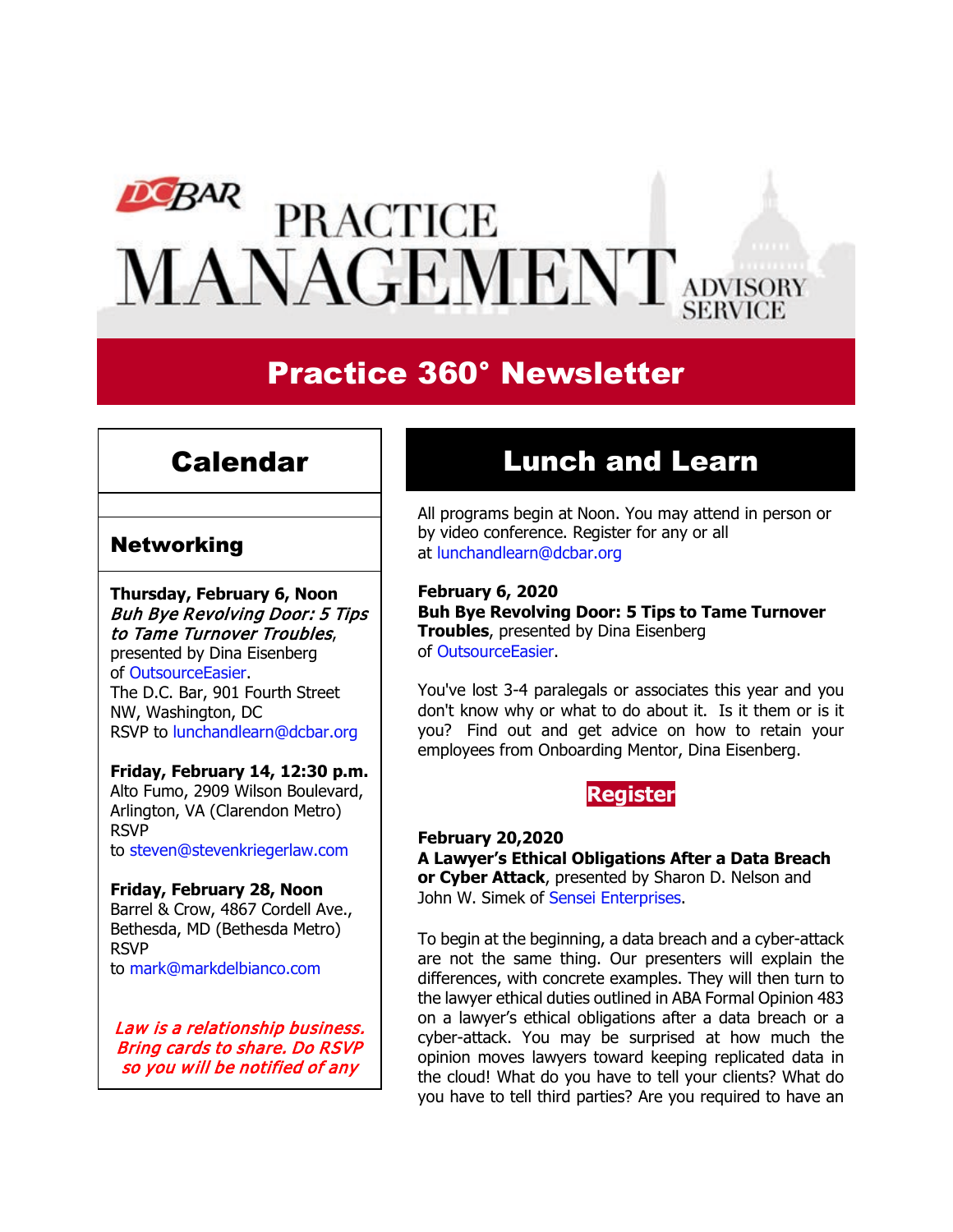#### event updates.

### PMAS Events

**February 6** – Lunch and Learn, Buh Bye Revolving Dorr: 5 Tips to Tame Turnover Troubles **February 12** – Day 1 of Basic Training & Beyond **February 19** – Day 2 of Basic Training & Beyond **February 20** – Lunch and Learn, A Lawyer's Ethical Obligation After a Data Breach or Cyber Attack

### **Ethics**

**New** ethics guidance on **Duties When a Lawyer is Impaired.** [Legal Ethics Opinion](http://www.mmsend31.com/link.cfm?r=zvkjaWqFFUTRz65Avl-Ftw%7E%7E&pe=ODr8_V8lOF5L2uvMbClKiC8lILPHs7ZKngOvyjiZnhTfQRUuG9QbHqi4ZE1eo_039Ae9w_AKwdJFbvUKSVNQwA%7E%7E&t=3EcuTBjr1coTEMX3XIw-XA%7E%7E)  [377](http://www.mmsend31.com/link.cfm?r=zvkjaWqFFUTRz65Avl-Ftw%7E%7E&pe=ODr8_V8lOF5L2uvMbClKiC8lILPHs7ZKngOvyjiZnhTfQRUuG9QbHqi4ZE1eo_039Ae9w_AKwdJFbvUKSVNQwA%7E%7E&t=3EcuTBjr1coTEMX3XIw-XA%7E%7E)

**Mandatory Arbitration Provisions in Fee Agreements.** [Legal Ethics](http://www.mmsend31.com/link.cfm?r=zvkjaWqFFUTRz65Avl-Ftw%7E%7E&pe=nnt9x4opEZW0qoumxHRGPUR8MULW1NbUkBuZZYXDpOwqermOwuktjK-YwSyYxphGi0IGchuGG_U4vH5Rd9gJ4Q%7E%7E&t=3EcuTBjr1coTEMX3XIw-XA%7E%7E)  [Opinion](http://www.mmsend31.com/link.cfm?r=zvkjaWqFFUTRz65Avl-Ftw%7E%7E&pe=nnt9x4opEZW0qoumxHRGPUR8MULW1NbUkBuZZYXDpOwqermOwuktjK-YwSyYxphGi0IGchuGG_U4vH5Rd9gJ4Q%7E%7E&t=3EcuTBjr1coTEMX3XIw-XA%7E%7E) 376

**What are the ethical implications of crowdfunding a legal representation?** Read [Legal](http://www.mmsend31.com/link.cfm?r=zvkjaWqFFUTRz65Avl-Ftw%7E%7E&pe=-HS8h8CYkcFiyF_v47h7scqJ_sENd0nlxNHxMumO-z14ht6Dap8nwtc0ABze0unmKFnpHl0g8qAHJ7A6qLbKCg%7E%7E&t=3EcuTBjr1coTEMX3XIw-XA%7E%7E)  [Ethics Opinion 375](http://www.mmsend31.com/link.cfm?r=zvkjaWqFFUTRz65Avl-Ftw%7E%7E&pe=-HS8h8CYkcFiyF_v47h7scqJ_sENd0nlxNHxMumO-z14ht6Dap8nwtc0ABze0unmKFnpHl0g8qAHJ7A6qLbKCg%7E%7E&t=3EcuTBjr1coTEMX3XIw-XA%7E%7E) for guidance.

**What are your obligations to a prospective client?** Read [Legal](http://www.mmsend31.com/link.cfm?r=zvkjaWqFFUTRz65Avl-Ftw%7E%7E&pe=hTsexrU8Jwv3AJRhB_rPeBc3aGI_uoMDibvWQcGnrw0QPUKtGBKpoFx4MTYotU3OBZEdFByx4HcgnI84o3PZ3g%7E%7E&t=3EcuTBjr1coTEMX3XIw-XA%7E%7E)  [Ethics Opinion 374](http://www.mmsend31.com/link.cfm?r=zvkjaWqFFUTRz65Avl-Ftw%7E%7E&pe=hTsexrU8Jwv3AJRhB_rPeBc3aGI_uoMDibvWQcGnrw0QPUKtGBKpoFx4MTYotU3OBZEdFByx4HcgnI84o3PZ3g%7E%7E&t=3EcuTBjr1coTEMX3XIw-XA%7E%7E) to find out.

**Have you read** the Legal Ethics Opinions on social media and lawyers? [Legal Ethics Opinion](http://www.mmsend31.com/link.cfm?r=zvkjaWqFFUTRz65Avl-Ftw%7E%7E&pe=xrzSlX1prImTfbiLZUC1kk904ROcQ5L9AwRZvRcmplbPWAoSScN3JAoeyLXbi_cV_A5vJ2JPbrMqnBuWCz2kyA%7E%7E&t=3EcuTBjr1coTEMX3XIw-XA%7E%7E) 370 [Legal Ethics Opinion](http://www.mmsend31.com/link.cfm?r=zvkjaWqFFUTRz65Avl-Ftw%7E%7E&pe=V4Oc-_ub8C_bGX7JFqxrdmrLp3TrApLX6IVyLX3eAyb-jzGnr1Bu5TrCpcsN57WKcF-Rp8egFfXnkpMrvoS9VA%7E%7E&t=3EcuTBjr1coTEMX3XIw-XA%7E%7E) 371

### Other Events

Incident Response Plan? What are the elements of an Incident Response Plan? Yes, it's a bit dicey, but our experts will give you a roadmap to follow to keep you safe from ethical sinkholes!

### **[Register](https://join.dcbar.org/eWeb/DynamicPage.aspx?site=dcbar&webcode=EventInfo&Reg_evt_key=89cf397e-a2be-4334-b24d-46e2ba070b8d&RegPath=EventRegFees&FreeEvent=&Event=Lunch%20and%20Learn:%20A%20Lawyer%E2%80%99s%20Ethical%20Obligations%20After%20a%20Data%20Breach%20or%20Cyber%20Attack&FundraisingEvent=&evt_guest_limit=9999&utm_source=Real%20Magnet&utm_medium=INSERT_CHANNEL&utm_campaign=INSERT_LINK_ID)**

The Lunch and Learn Series is [here.](http://www.mmsend31.com/link.cfm?r=zvkjaWqFFUTRz65Avl-Ftw%7E%7E&pe=zRa9gM1MCOgc_mWMpJYdMr4P1ErwrQ7Xe3twH_mcXNKrTH59Md18iKdsPJ9Gz6svfKLywcJPK-JUJU7dTmn25Q%7E%7E&t=3EcuTBjr1coTEMX3XIw-XA%7E%7E) New programs are added regularly. Recaps and materials from recent programs are [here.](http://www.mmsend31.com/link.cfm?r=zvkjaWqFFUTRz65Avl-Ftw%7E%7E&pe=VpgcPmGa8rWK88P-8MqjRrGL731H9lbZH8LqieSRFM6IZqln2zrE_VeiTwbvcBHHgZLx2Hyr-vmsRlgc88bvXQ%7E%7E&t=3EcuTBjr1coTEMX3XIw-XA%7E%7E) If you have an idea for a program, let us know at: [lunchandlearn@dcbar.org](mailto:lunchandlearn@dcbar.org)

If you missed Clearing Clutter, Tuning in to Time, Space & Mind with Niki Irish & Tracy Huang, [here's the recording.](http://www.mmsend31.com/link.cfm?r=zvkjaWqFFUTRz65Avl-Ftw%7E%7E&pe=6EgSvqRMbeXq-_zYpVH_jwN4N_syTGY_V5Mzx2-oa0qZt6gxSLBy1FuqLzyDGdeuE7fgv8hBgVoqEdjFug2ljA%7E%7E&t=3EcuTBjr1coTEMX3XIw-XA%7E%7E)

If you missed Help I Have No Time for Marketing (Holiday Edition), presented by Mary Ellen Hickman, here's the [recording.](http://www.mmsend31.com/link.cfm?r=zvkjaWqFFUTRz65Avl-Ftw%7E%7E&pe=lzN0DcfLVX8WcOGn0YZ3Vfuq-5WO14MrAdDrvp1vKc6SB6_GCRE9miexbNRVT0TX7KcCQWVSth91-BjUUMt41g%7E%7E&t=3EcuTBjr1coTEMX3XIw-XA%7E%7E)

# Basic Training & Beyond

Our monthly [Basic Training & Beyond](http://www.dcbar.org/bar-resources/practice-management-advisory-service/basic-training.cfm?utm_source=Real%20Magnet&utm_medium=INSERT_CHANNEL&utm_campaign=INSERT_LINK_ID)**,** is set for February 12 and 19 at 9:15 a.m.  $-$  4:30 p.m. A Saturday version is set for April 25, 2020.

Register at [BasicTraining@dcbar.org](mailto:BasicTraining@dcbar.org?subject=Basic%20Training%20%26%20Beyond) 

This program has been presented 242 times for more than 3,500 lawyers over the last twelve years and many have launched and are operating small law firms. We keep in touch with many small firms and what they learn informs the content of this program.

# PMAS Links and Free Downloads

[Law Firm Management Assessment \(Self-Check\)](https://www.dcbar.org/bar-resources/practice-management-advisory-service/selfcheck.cfm?utm_source=Real%20Magnet&utm_medium=INSERT_CHANNEL&utm_campaign=INSERT_LINK_ID)

[Small firm legal trends and compensation reports](http://www.dcbar.org/bar-resources/practice-management-advisory-service/basic-training-supplement.cfm?utm_source=Real%20Magnet&utm_medium=INSERT_CHANNEL&utm_campaign=INSERT_LINK_ID)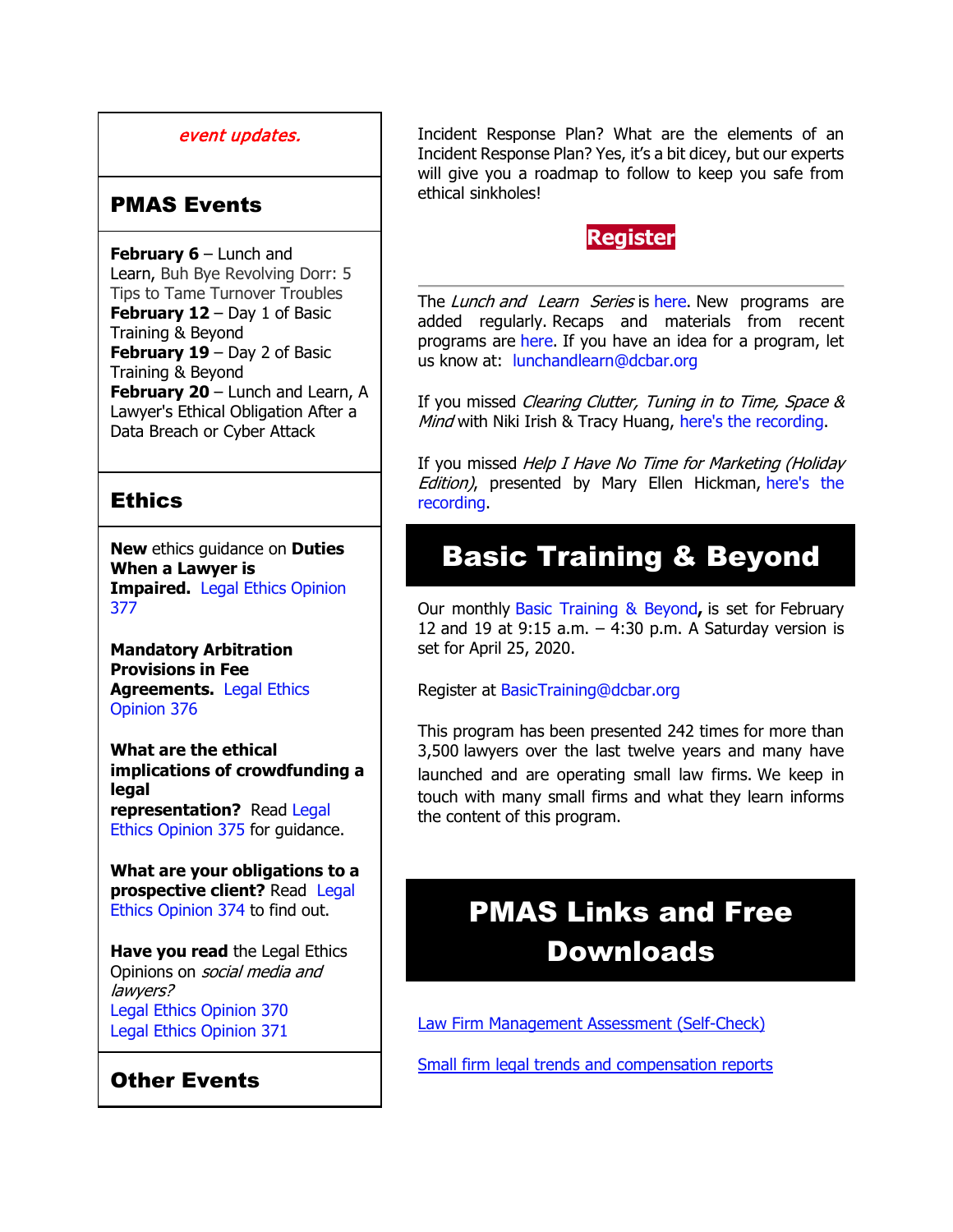[Continuing Legal Education](https://join.dcbar.org/eweb/DynamicPage.aspx?Site=DCBar&WebKey=cbe606bc-88d4-4d37-872c-f48d412a59e5&evt_etc_key=7aaf572d-f662-422f-9fe7-0ae3f4b705be&utm_source=Real%20Magnet&utm_medium=INSERT_CHANNEL&utm_campaign=INSERT_LINK_ID)  [programs](https://join.dcbar.org/eweb/DynamicPage.aspx?Site=DCBar&WebKey=cbe606bc-88d4-4d37-872c-f48d412a59e5&evt_etc_key=7aaf572d-f662-422f-9fe7-0ae3f4b705be&utm_source=Real%20Magnet&utm_medium=INSERT_CHANNEL&utm_campaign=INSERT_LINK_ID)

[Communities Events](https://join.dcbar.org/eweb/DynamicPage.aspx?site=dcbar&webcode=EventList&utm_source=Real%20Magnet&utm_medium=INSERT_CHANNEL&utm_campaign=INSERT_LINK_ID)

Pro Bono Center [training programs](http://www.dcbar.org/pro-bono/resources-and-training/pro-bono-training.cfm?utm_source=Real%20Magnet&utm_medium=INSERT_CHANNEL&utm_campaign=INSERT_LINK_ID)

[e-Manual for Basic Training & Beyond](http://www.dcbar.org/bar-resources/practice-management-advisory-service/upload/eManual-050316.pdf?utm_source=Real%20Magnet&utm_medium=INSERT_CHANNEL&utm_campaign=INSERT_LINK_ID)

[More PMAS programs](http://www.dcbar.org/bar-resources/practice-management-advisory-service/?utm_source=Real%20Magnet&utm_medium=INSERT_CHANNEL&utm_campaign=INSERT_LINK_ID)

### From the Desks of Dan and Rochelle



Good, efficient and productive lawyers tend to know where and how they are spending all their time. If you get to the end of your work day and are tired, frustrated, left feeling like you did not get done what needed to get done, but know you were busy, it's time to track where and how you are spending all your time when you are at work.

The best way to do this is with your time and billing program. Don't just track billable time, but setup a matter for you and your nonbillable time and track every minute you spend on anything that is not a client billable matter. Collect the reports and study them. They may tell you that it's time to get some help with time management from an expert, or they may indicate you could be more efficient and profitable if you hired a paralegal, office manager or another lawyer.

If you are an owner and doing essentially everything for your firm, don't be surprised if you are averaging less than three billable hours each working day. This is consistent with the Clio Legal Trends [Report for 2019.](https://www.clio.com/resources/legal-trends/2019-report/read-online/) If you are not using a time and billing application, give our [member benefit with Clio](https://www.dcbar.org/membership/member-benefits/Practice-Resources.cfm?utm_source=Real%20Magnet&utm_medium=INSERT_CHANNEL&utm_campaign=INSERT_LINK_ID) a look. If you are not ready for Clio, consider [Time59.](https://www.time59.com/) Or, you can ask for our time management spreadsheet to record where you spend your time in Excel. Email us at [PMAS@dcbar.org](mailto:PMAS@dcbar.org)

--Dan

#### **5 Profit Generating Tips for Lawyers**

1. *Invoice clients at regular intervals*. Create a consistent process for billing and invoicing clients. Clients are more likely to pay if they know when to expect your invoices. Try sending your invoices bi-monthly, monthly or quarterly. No matter which interval you choose, be consistent!